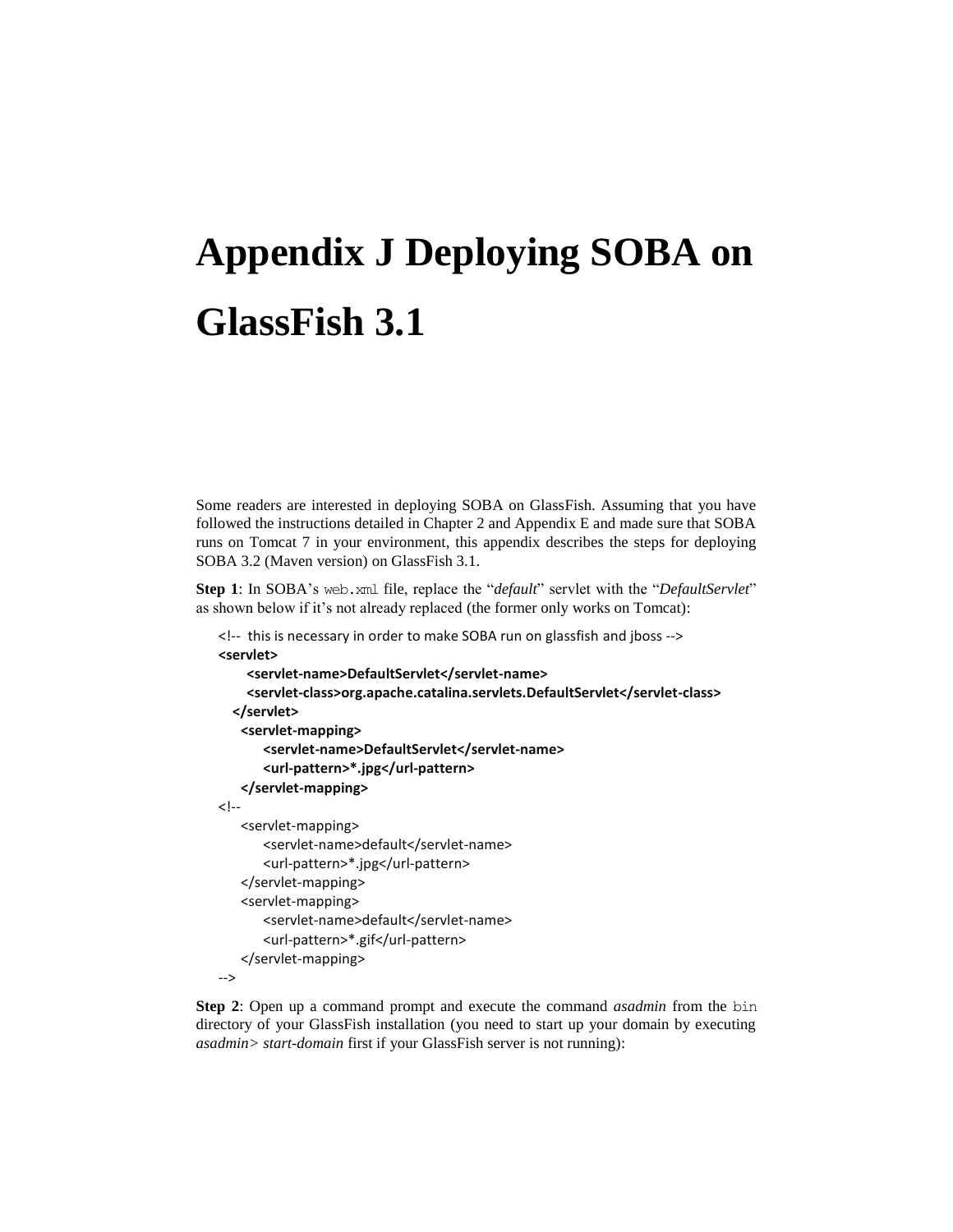asadmin> create-ssl --type http-listerner --certName sampleCert http-listener-2

**Step 3**: Verify the http listener created in the previous step by logging into your GlassFish admin console at<http://localhost:4848/> and then navigating to *Configurations → server-config → Network Config → Network Listeners → http-listener-2*. Similar to Figure J.1, it should show the port 8181 for the HTTPS protocol (remember that later you need to use this port number of 8181 instead of 8443 to start up SOBA).



**Figure J.1** GlassFish HTTPS/SSL configured to run at port 8181.

**Step 4**: Copy the *soba* folder (you need to rename it to *soba* from its default name of *soba3.2-3.2-mvn*) in your *target* directory built with Maven to the *domains/domain1/autodeploy* folder of your GlassFish installation (you can also use the *soba3.2-3.2-mvn.war* file but you need to rename it to *soba.war*).

**Step 5**: stop and restart your GlassFish server to be sure that SOBA is deployed successfully as follows:

asadmin> stop-domain asadmin> start-domain

Now try<https://localhost:8181/soba/login.jsp> and you should see the normal SOBA login page (note that the context-root setting is ignored somehow by GlassFish, and <https://localhost:8181/soba> without adding /login.jsp would not work). That's all about how to deploy SOBA on GlassFish 3.1.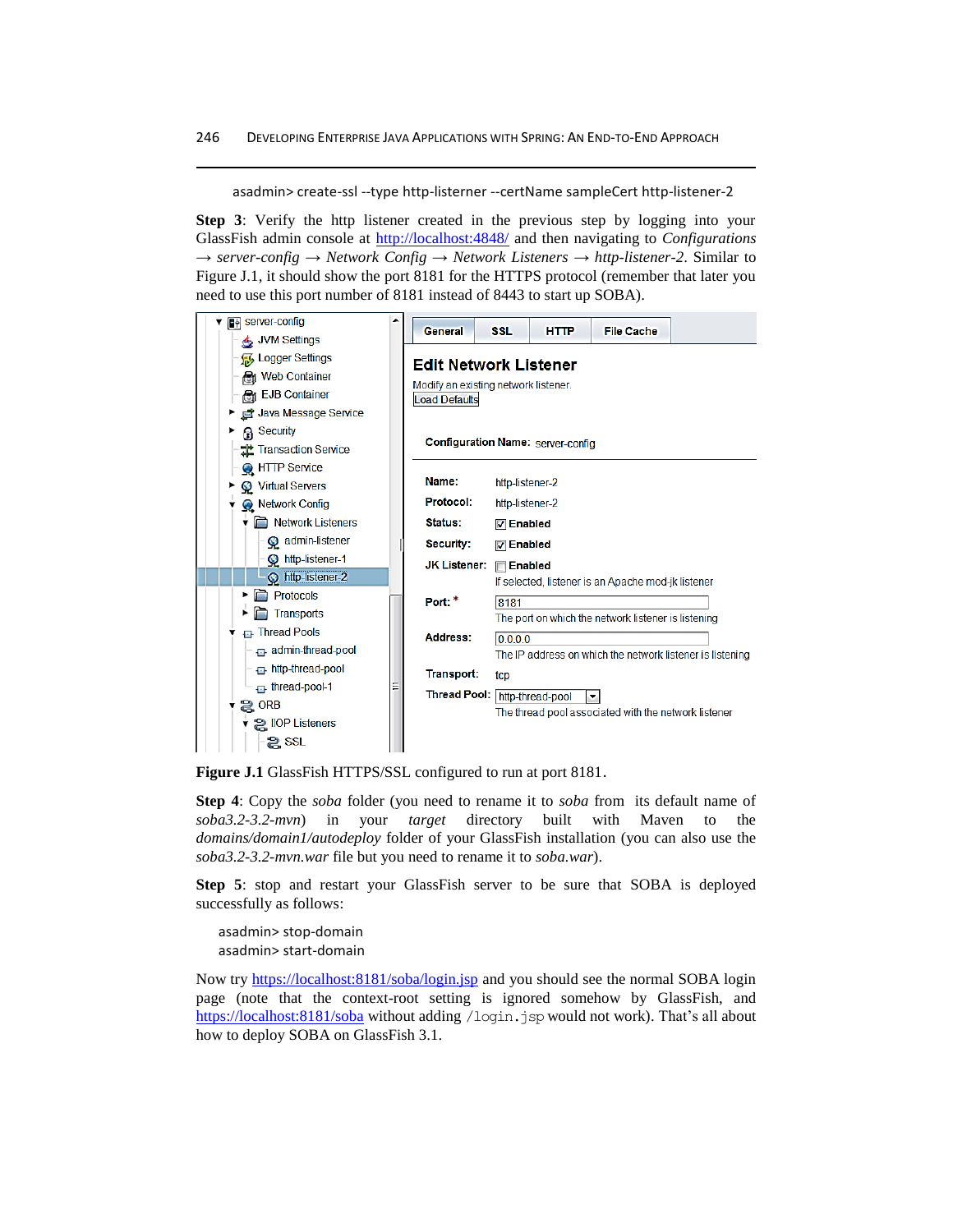## **Appendix K Deploying SOBA on JBoss 7.1**

Some readers are interested in deploying SOBA on JBoss. Assuming that you have followed the instructions detailed in Chapter 2 and Appendix E and made sure that SOBA runs on Tomcat 7 in your environment, this appendix describes the steps for deploying SOBA 3.2 (Maven version) on Jboss 7.1.

**Step 1**: In SOBA's web.xml file, replace the "*default*" servlet with the "*DefaultServlet*" as shown below if it's not already replaced (the former only works on Tomcat):

```
<!-- this is necessary in order to make SOBA run on glassfish and jboss -->
<servlet>
     <servlet-name>DefaultServlet</servlet-name>
     <servlet-class>org.apache.catalina.servlets.DefaultServlet</servlet-class>
   </servlet>
   <servlet-mapping>
       <servlet-name>DefaultServlet</servlet-name>
       <url-pattern>*.jpg</url-pattern>
   </servlet-mapping>
\leftarrow<servlet-mapping>
       <servlet-name>default</servlet-name>
       <url-pattern>*.jpg</url-pattern>
   </servlet-mapping>
   <servlet-mapping>
       <servlet-name>default</servlet-name>
       <url-pattern>*.gif</url-pattern>
   </servlet-mapping>
-->
```
**Step 2**: In your standalone.xml file located in the *standalone/configurations* directory of your Jboss 7.1 installation directory, add the https connector as shown as highlighted below: